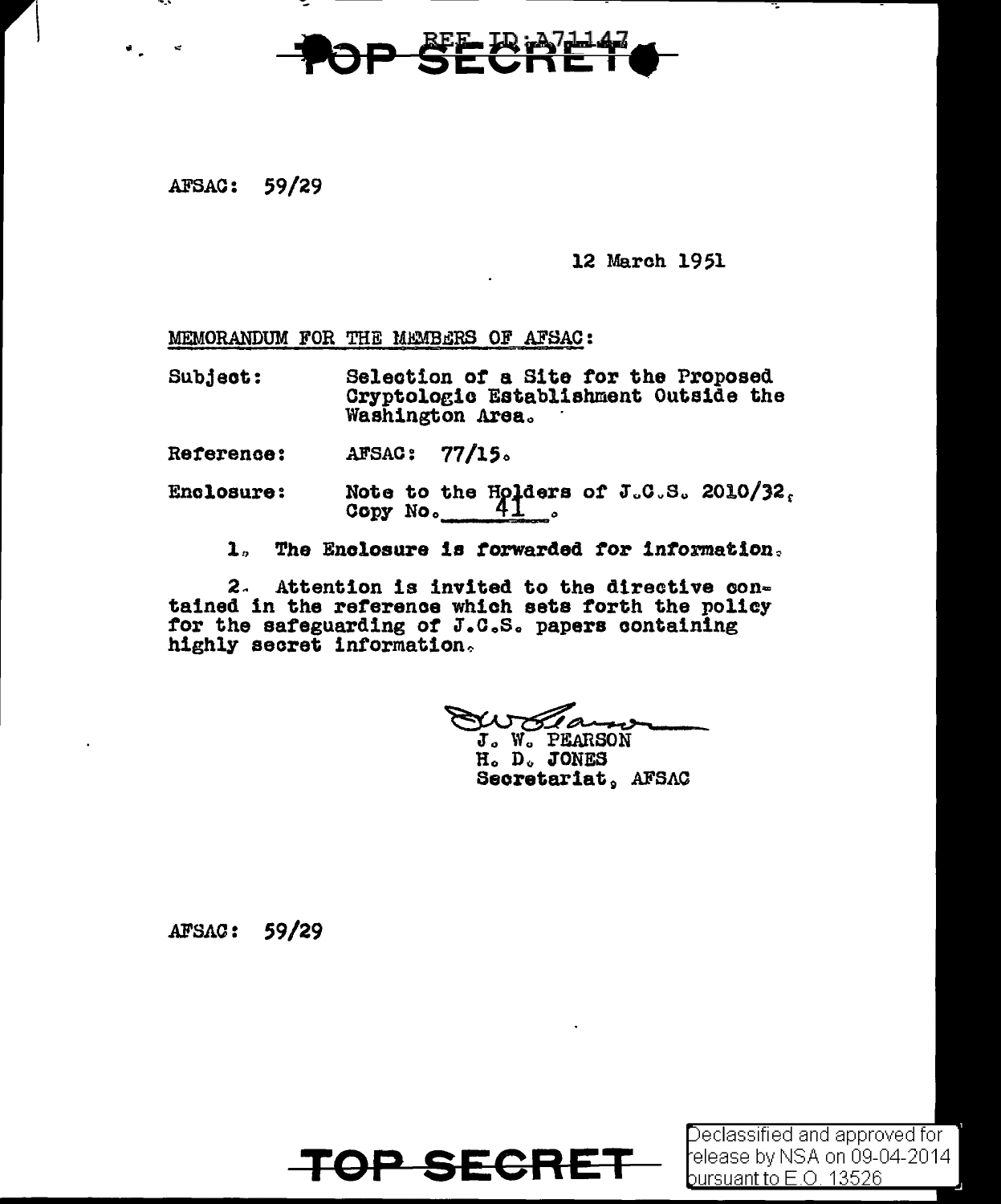

À



 $\label{eq:1}$ 

ł.

Å.

**fOP SECRET** 

**41**<br>COPY NO.<br>(LIMITED DISTRIBUTION)

TOP SECRET

NOTE TO HOLDERS OF  $J.C.S.$  2010/32

9 MARCH 1951

TOP 3ECRET Note to Holders of JCS 2010/32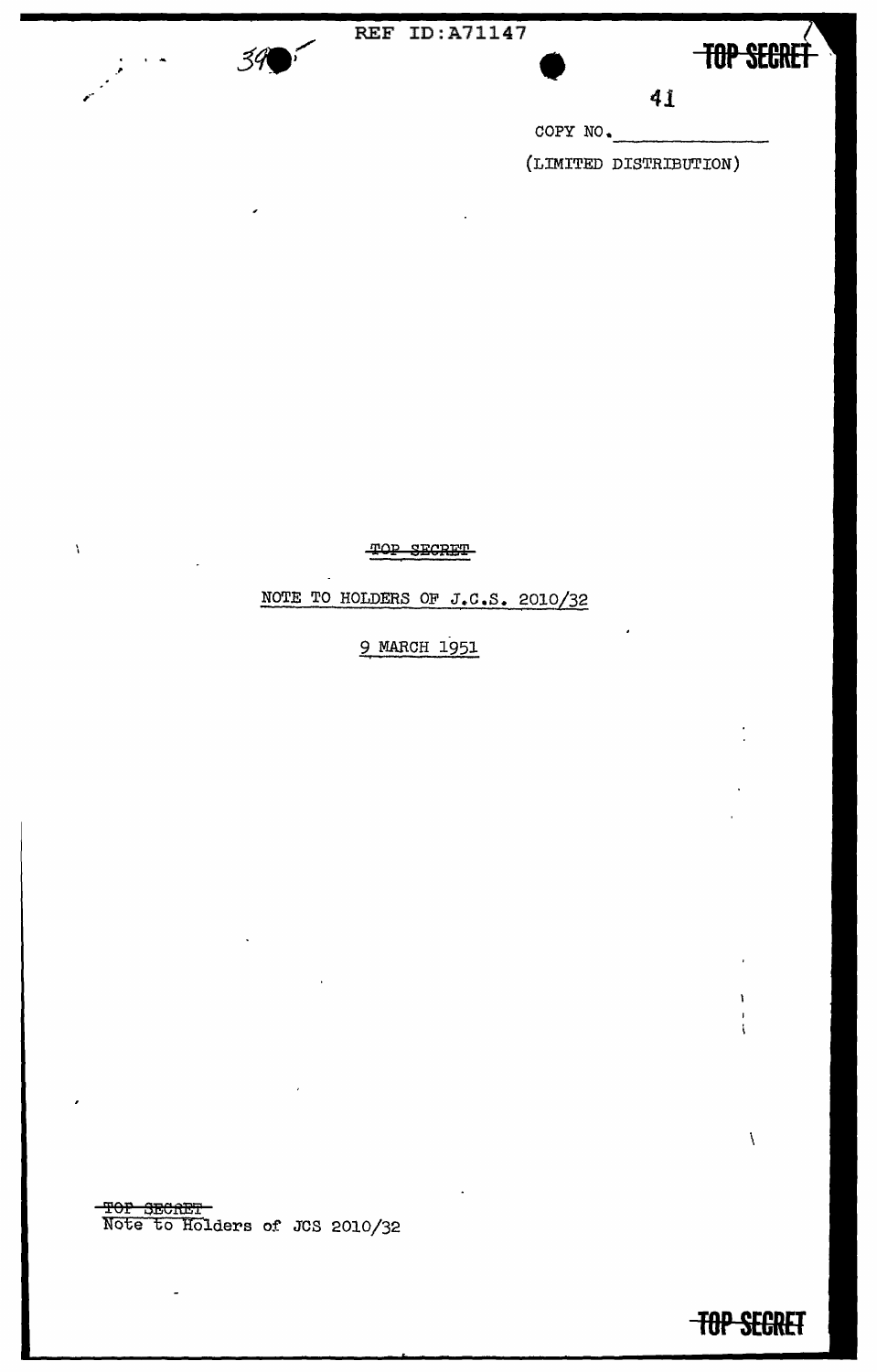REF ID:A71147<br>
REF ID:A71147<br>
ROP SECRET COPY NO. 41

**mp SECRET** 

TOP SECRET

COPY NO.

9 March 1951

(LIMITED DISTRIBUTION)

*41* 

#### NOTE BY THE SECRETARIES

to the

#### HOLDERS OF J.c.s. 2010/32

{Selection of a Site for the .Proposed Cryptologic Establishment Outside the Washington Area)

1. At the request of the originators, J.C.S. 2010/32 is withdrawn from consideration by the Joiht Chiefs of Staff.

2. Holders are authorized to retain their copies.

W. G. LALOR, E. H. J. CARNS, Joint Secretariat.

#### DISTRIBUTION

Gen. Gen. Adm. Gen. Gen. Gen. Gen. Eddleman (JSPC) Adm. Adm. Gen. Gen. Gen. Adm. Bradley (C/JCS)<br>Collins (CSA) Sherman (CNO) Vandenberg (CSAF) Bolte (DC/S, P) Taylor {Asst. c/s, G-3) Eddleman { JSPC ) Duncan (DCNO-Op)<br>Ingersoll (ACNO-Op30&JSPC)<br>Edwards (DC/S-Op, Air) White (Dir. Plans, Air)<br>Smith (JSPC) Davis  $(D/JS)$ 

Gen. Lindsay (DDSP) Gen. Pierson (DDLP) Gen. Megee (DDI)<br>Secy, JCS Secy, JSSC Secy, JSPC Secy, JIC Secy, JCEC

TOP SECRET Note to Holders of JCS 2010/32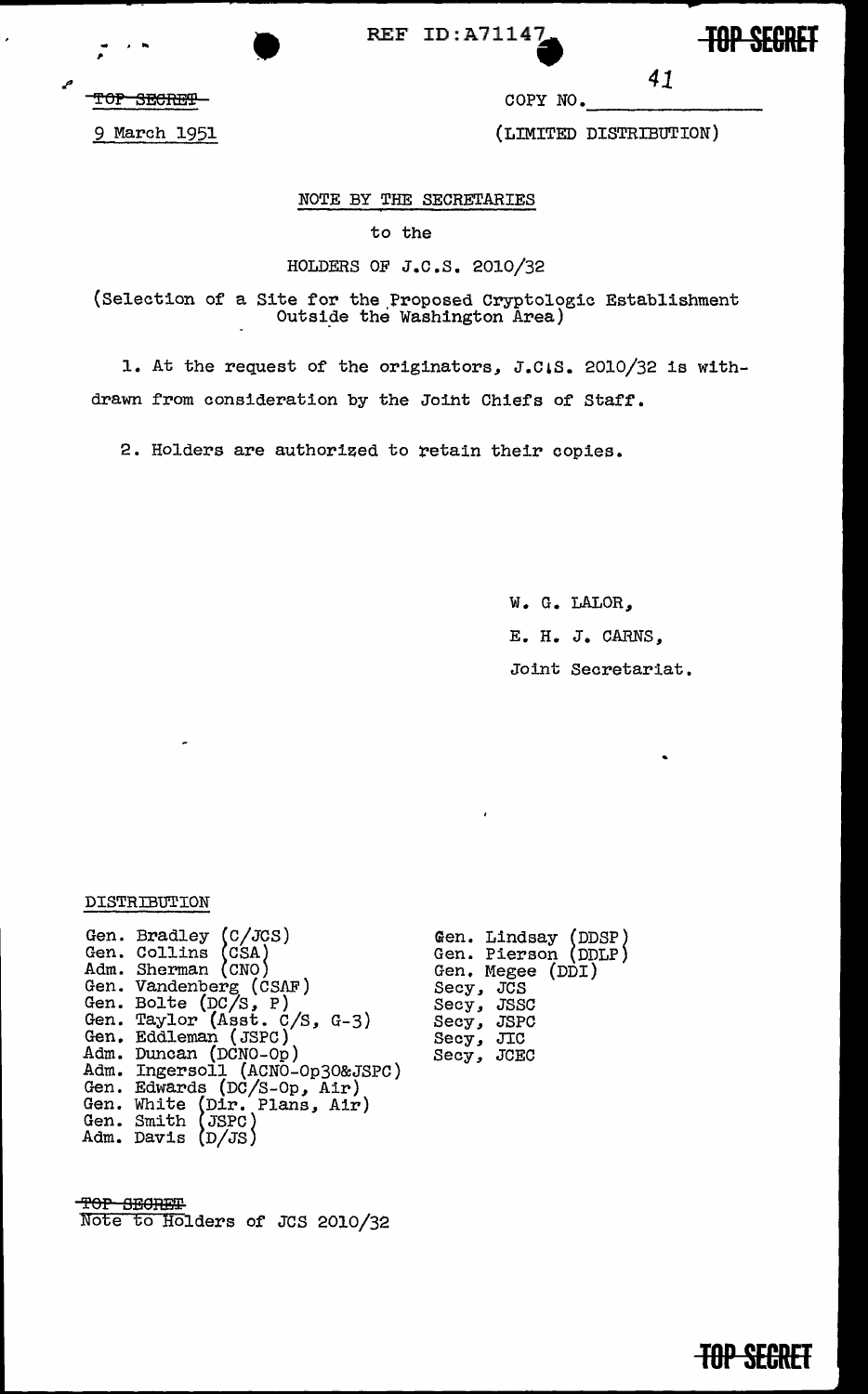$\mathcal{L}$  $3624$ 

 $\mathbf{t}_\mathrm{z}$ 

 $\frac{1}{2}$ .  $\frac{1}{2}$ 

**TOP SECRET** 

COPY NO<br>
(LIMITED DISTRIBUTION)

41

TOP SECRET J.c.s. 2010/32 3 March 1951

 $1295$ 

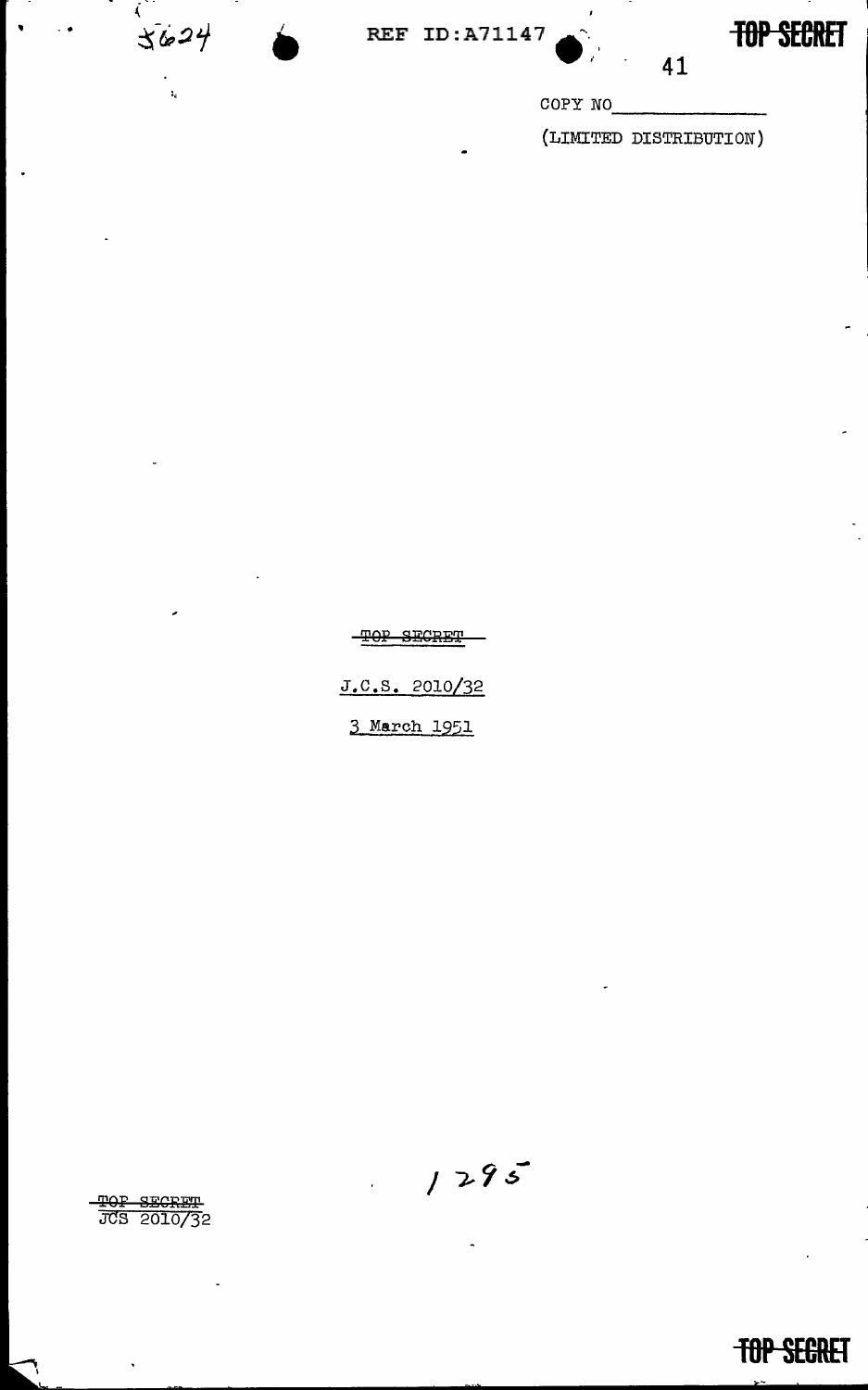TOP SEORET

REF ID: A71147

**7** 41 **TOP SECRET** 

(LIMITED DISTRIBUTION)

J.c.s. 2010/32

3 March 1951

Pages 205 - 217 incl.

NOTE BY THE SECRETARIES

to the

JOINT CHIEFS OF STAFF

on

SELECTION OF A SITE FOR THE PROPOSED CRYPTOLOGIC ESTABLISHMENT OUTSIDE THE WASHINGTON AREA References: a. J.C.S. 1800/109  $\overline{b}$ . J.C.S. 2010/16  $\frac{1}{2}$ . J.C.S. 2010/18

l. The Joint Chiefs of Staff, at their meeting on 14 February 1951, agreed to return a previous report on the subject matter (J.c.s. 2010/29) to the Armed Forces Security Agency Council for reconsideration and possible revision in the light of:

a. The view expressed at the meeting that the possibility exists that if the Center were established at Fort Knox it<br>would be difficult to obtain for it civilian personnel of proper qualification.

b. The desirability of providing the Joint Chiefs of Staff with perhaps two alternate locations (total of three), in order of priority from which a selection might be made.

2. The enclosed revised report by the Chairman, Armed Forces Security Agency Council, which supersedes the report in J.c.s. 2010/29, is submitted for consideration by the Joint Chiefs of Staff.

> W. G. LALOR, E. H. J. CARNS,, Joint Secretariat

#### DISTRIBUTION:

Gen. Gen. Adm. Gen. Gen. Gen. Gen. Adm. Adm. Gen. Gen. Landon (Dir. Plans, Air) Bradley (C/JCS)<br>Collins (CSA)<br>Sherman (CNO) Vandenberg (CSAF)<br>Bolte (DC/S,P)<br>Taylor (Asst. C/S, G-3)<br>Eddleman (JSPC) Duncan (DCNO-Op) Ingersoll (ACNO-Op30&JSPC) Secy, JSPC<br>Edwards (DC/S-Op,Air) Secy, JCEC<br>Landon (Dir. Plans, Air) 9?9P BEIGRE'f JCS 2010/32 - 205 - **TOP SECRET** 

Gen. Smith (JSPC) Adm. Davia (D/JS) Gen. Lindsay (DDSP) Gen. Pierson (DDLP) Gen. Megee (DDI)<br>Secy, JCS Secy, JCS<br>Secy, JSSC<br>Secy. JSPC Secy, JIC Secy, JCEC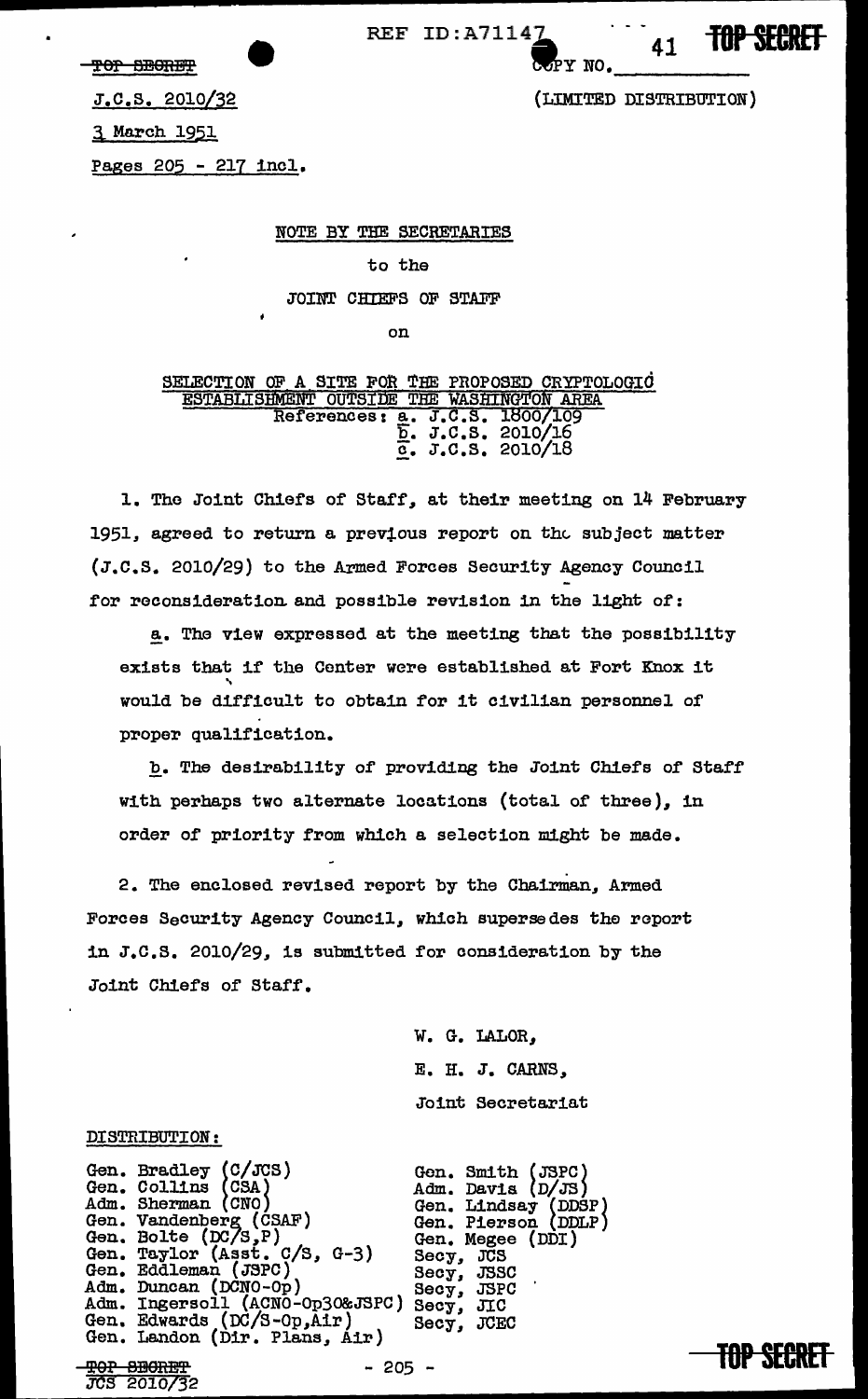

#### ENCLOSURE

#### REPORT BY THE CHAIRMAN, ARMED FORCES SECURITY AGENCY COUNCIL

#### to the

#### JOINT CHIEFS OF STAFF

on

THE SELECTION OF A SITE FOR THE PROPOSED CRYPTOLOGIC ESTABLISHMENT OUTSIDE THE WASHINGTON AREA References: a. J.C.S. 1800/109 References: a: J.C.S. 1800/109<br>E. J.C.S. 2010/11 0. 2010/16  $\bar{d}$ . J.C.S. 2010/18

#### THE PROBLEM

1. In accordance with authorization from the Joint Chiefs of Staff contained in J.c.s. 2010/18, to determine a suitable location for the proposed cryptologic establishment outside the Washington area.

FACTS BEARING ON THE PROBLEM AND DISCUSSION

2. See Appendix ''B".

#### CONCLUSIONS

3. It is concluded that:

a. No available government-owned facility with existing or modified buildings meets the essential requirements for ' the proposed cryptologic establishment outside the Washington area.

b. New construction will, therefore, be necessary to meet these requirements.

£• The three most suitable sites for constructing a major cryptologic establishment for the Armed Forces Security Agency (AFSA) in order of preference are:

- (1) Fort Knox, near Louisville, Kentucky
- (2) Brooks Air Force Base, near San Antonio, Texas
- (3) Lockbourne Air Force Base, near Columbus, Ohio

<del>TOP SECRET</del><br>JCS 2010/32

<del>TOP SECRET</del><br>JCS 2010/32 - 206 - Enclosure

# **mp** BRET

**JOPSEGRET**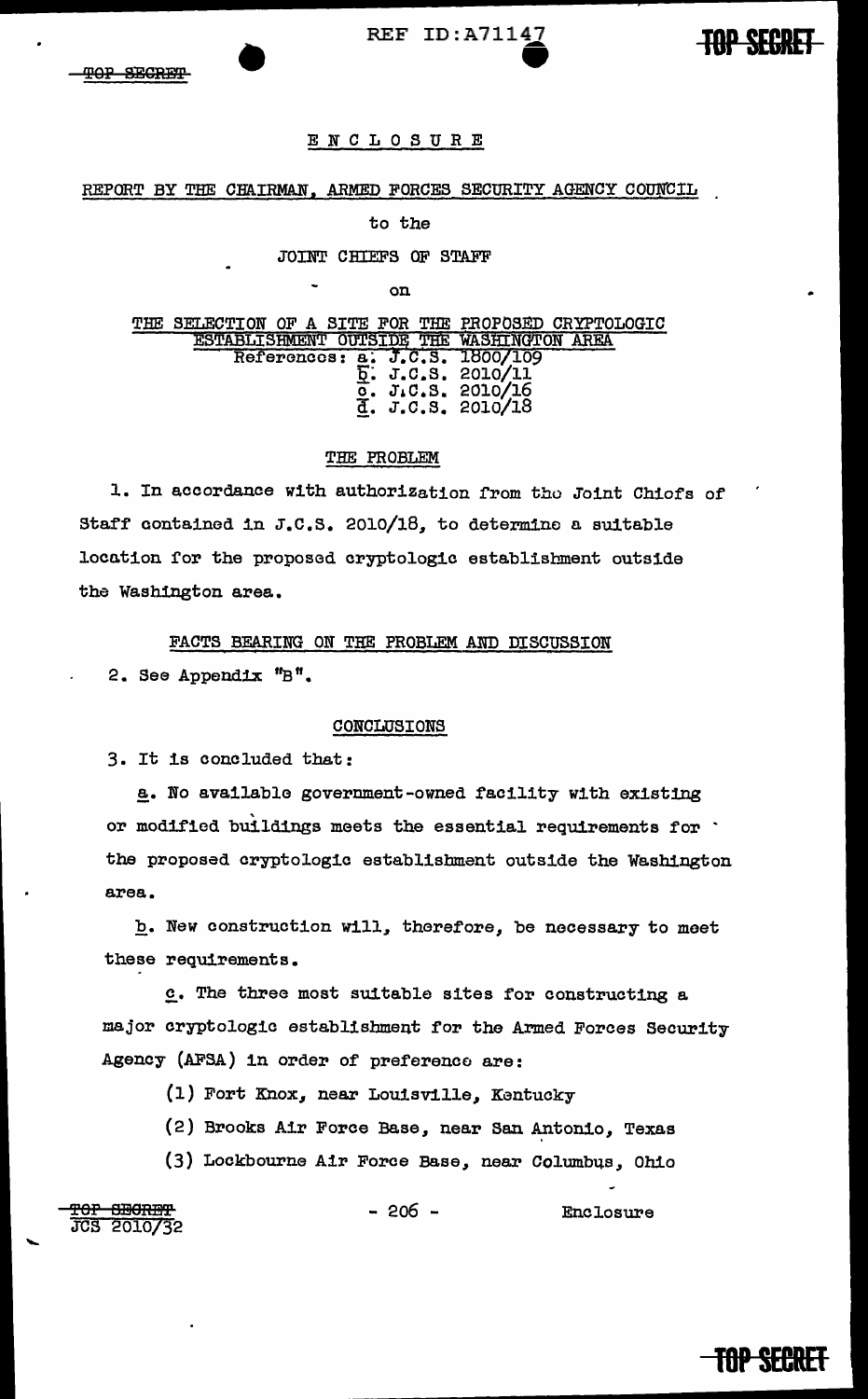### REF ID:A7114



d. Fort Knox is definitely preferable to the other two sites.

e. Regardless of location, the overall project should include the provision of adequate troop housing and such government-financed civilian housing as is determined to be necessary.

f. The construction of this facility for AFSA should be designated a Joint project in accordance with the Appendix to Enclosure "A" to J.C.S. 1800/109, with management responsibility assigned to the Departmont having jurisdiction over the selected site.

g. In view of the international situation and the urgent need for this project, its construction should be assigned a high priority.

#### RECOMMENDATIONS

4. It is recommended that:

a. The foregoing conclusions be approved.

b. Fort Knox, Kentucky, be dosignated as the location of the AFSA cryptologic establishment outside the Washington area.

 $c$ . The memorandum in Appendix "A" be forwarded to the Secretary of Defense.

d. Upon receipt of concurrence from the Secretary of Defense, necessary action be taken to implement the steps. outlined in paragraph 5 of Appendix "A".

**SECRET** 교요 **JCS 2010/32** 

 $-207 -$ 

Enclosure

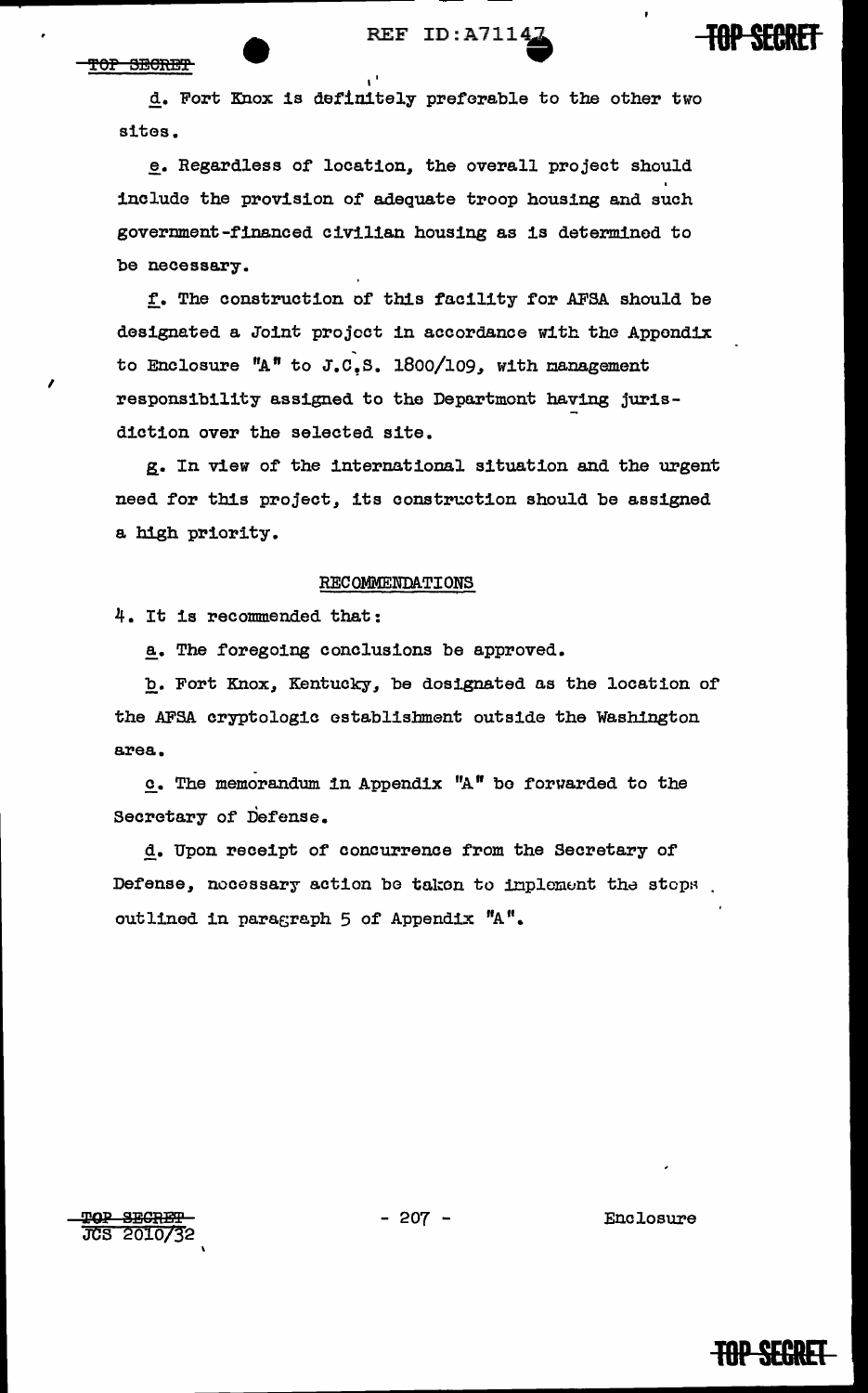REF ID:A71147

#### APPENDIX "A"

#### DRAFT

#### MEMORANDUM FOR THE SECRETARY OF DEFENSE

1. Reference is made to memorandum. by the Joint Chiefs of Staff dated 14 March 1950\* and to memorandum by the Secretary of Defense dated 24 March 1950\*\* concerning selection of a site outside the Washington area for the relocation of the main Communications Intelligence Center plus selected Communications Security and Research and Development activities of the Armed Forces Security Agency (AFSA)

2. A study of potential sites, including inspection of the thirty-five considered most promising, indicates a suitable location for this cryptologic ęstablishment with utilizable buildings cannot be found at any government-owned facility. It will, therefore, be necessary to construct buildings on suitably located government-owned land.

3. Fort Knox, near Louisville, Kentucky, provides the best location for this construction. The Fort Knox reservation of more than one hundred thousand acres can provide land without interference with any other function of the post. It is estimated that needed construction will cost twenty million dollars. In addition, an expansion of present government financed civilian housing projects and some troop housing at Fort Knox will probably be required.

4. The reduction of the hazard inhorent in the present concentration of AFSA activities by the construction of facilities outside the Washington area is a matter of urgency. Plans for the movement of these activities will be covered in a response to a memorandum by the Deputy Secretary of Defense dated 8 February 1951.

\* Enclosure to J.C.S. 2010/16 \*\* Enclosure to J.C.S. 2010/18

**THE SEPTER**<br>THE 2010/32 <del>TOP SECRET -</del> 208 - 208 - Appendix "A"<br>JCS 2010/32

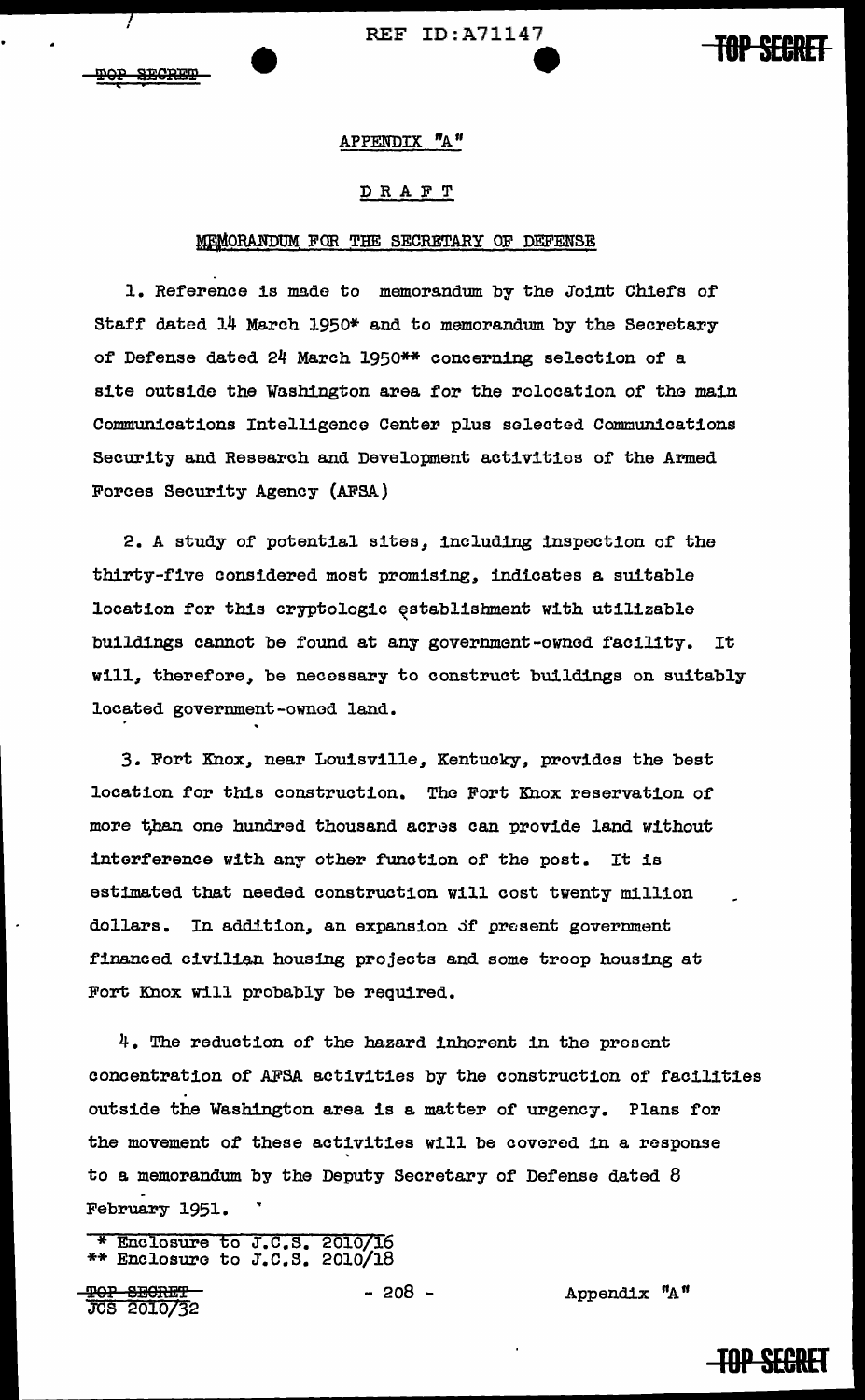# REF  $ID: A7114$

**FOP SECRET** 

\

5. Subject to your concurrence, the Joint Chiefs of Starf will:

a. Designate as a joint project, as defined in the Enclosure to their memorandum of 6 October 1950,\* the construction required by AFSA at Fort Knox, Kontucky, with management responsibility assigned to the Department of the Army.

b. Assign a high priority to this project.

\* Appendix to Enclosure "A" to J.C.S. 1800/109

T<del>OP SECRET -</del> 209 - Appendix "A"<br>JCS 2010/32

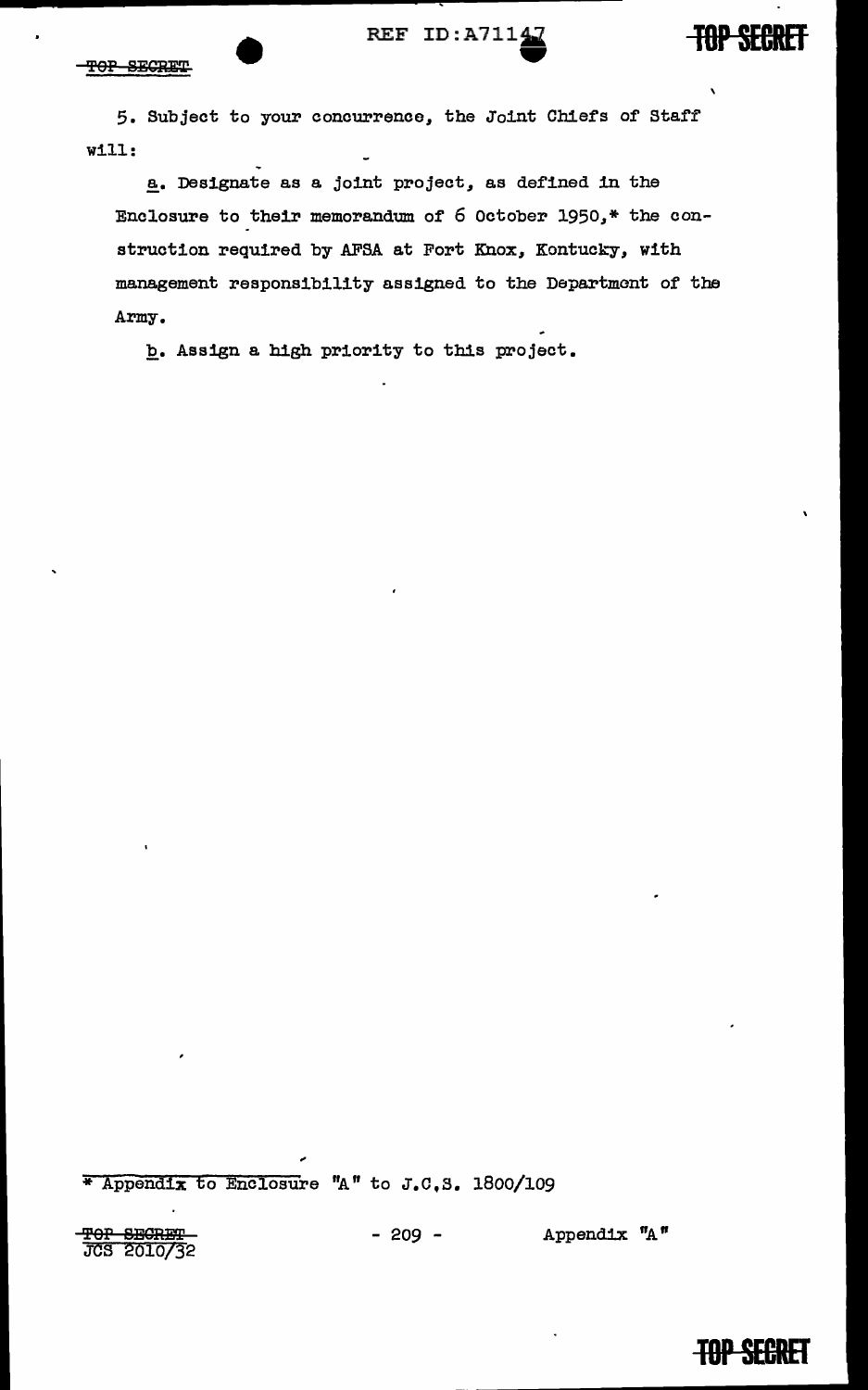REF ID:A71147- **TOP SECRET** 

. .

## APPENDIX "B"

#### FACTS BEARING ON THE PROBLEM AND DISCUSSION

1. In accordance with the authority in J.c.s. 2010/16 and J.C.S. 2010/18, the Chairman AFSAC, in his capacity as Director, Armed Forces Security Agency (AFSA), on 21 April 1950, appointed an Ad<sub>'Ho</sub>c Site Board composed of representatives from AFSA, the Army Security Agency, the Naval Security Group, and the .<br>Air Force Security Service. This Board was directed to conduct a survey for the purpose of selecting tho most suitable site outside the Washington area for the relocation of the main Communications Intelligence Center plus selected Communications Security and Research and Development activities of the Armed Forces Security Agency. Basic guidance was given the board concerning the physical characteristics and goographical locations which should be considered. The Board was directed to give primary consideration to government-ownud facilities with existing suitability or adaptability to the needs of AFSA, without, however, excluding sites of high potential suitability requiring construction of necessary buildings. Tho Board was further directed to give full consideration of the desirability of ready access to the seat of government.

' 2. On the basis of information supplied by the three Services, the Public Buildings Administration, the Reconstruction Finance Corporation, and the Veterans Administration, the Board determined that the thirty- five installations should bo subjected to on-site inspections. The sites inspected are shown in Annex to Appendix "B ".

3. All of the installations with existing buildings failed to meet one or more of the following essential criteria:

 $a_•$  Location in an area of probable low strategic vulnerability and removed from other probabl. targets.

**TOP SECRET**<br>JCS 2010/32

 $- 210 -$  Appendix "B"

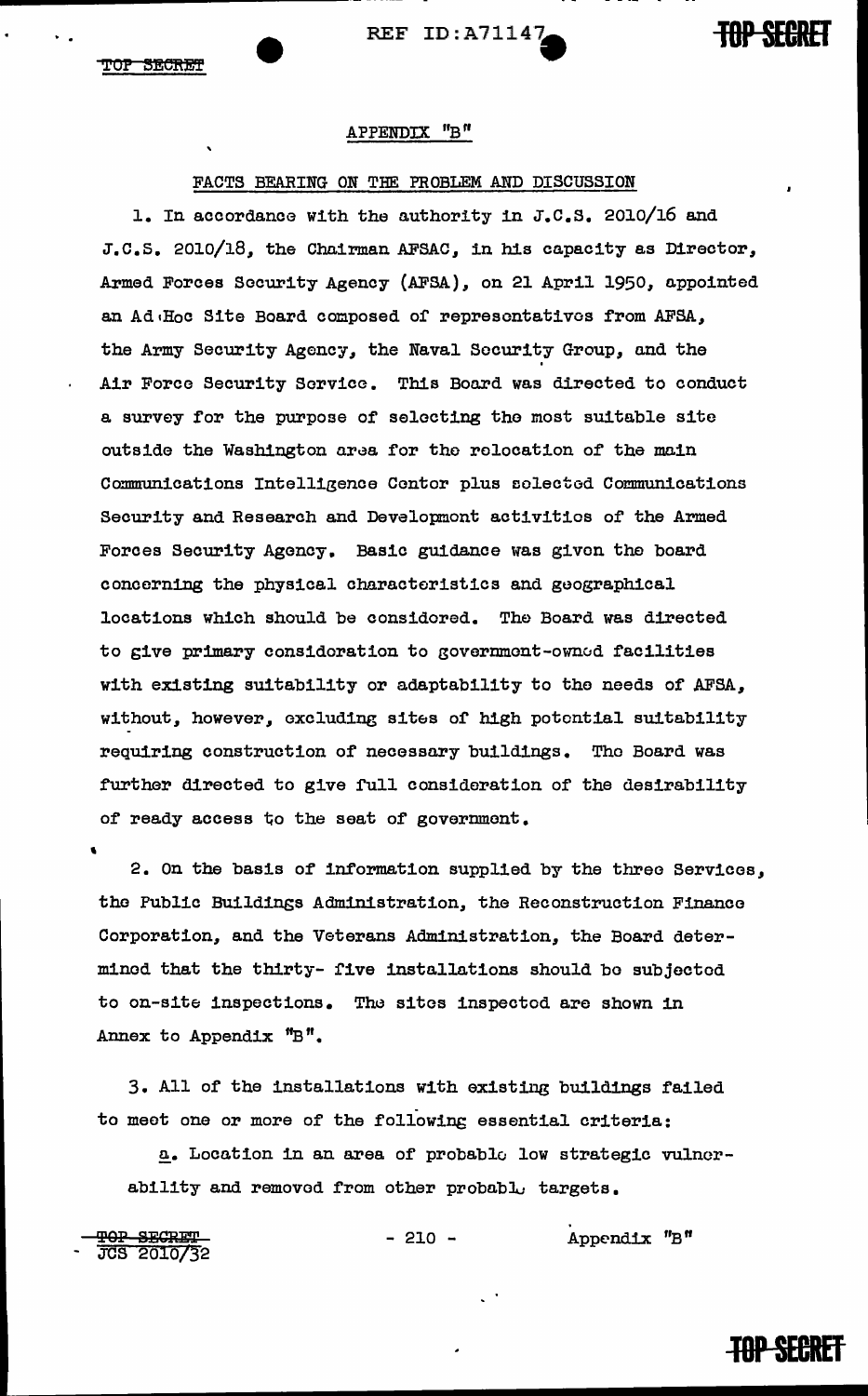REF ID: A7114<sup>2</sup> **IBP SEGRET** 

b. Location in an area having adequate depth of defonse. £• Location within a reasonable distance 0£ a city capable or providing adequate labor and logistic support.

d. Available without serious dislocation or other vital military activities.

e. Buildings suitable or adaptable to the needs of AFSA. It was therefore concluded that no site with existing buildings could be recommonded and that a site requiring construction should be selected, utilizing government-owned land, if possible.

4. The Ad Hoc Site Board ranked Fort Knox, Kentucky, first among the sites requiring construction. Within the Fort Knox Reservation, which oxceeds one hundred thousand acres, several possible sites are available which would not intorfero with the primary functions of the command and which are not in any way committed in the Post Master Plan. The site favored by the Board (subject to detailed engineering surveys) comprises a tract of approximately four hundrod acres situated west of the village of Muldraugh on the main highway connecting Fort Knox with Louisville, Kentucky. The site is approximately six miles from the main post and twenty miles from the city of Louisvillo, which has a population of 367,359.

5. The advantages of the Fort Knox location are as follows:

a. Provides adequate defense in depth.

b. Is reasonably near to Washington, D. C. (473 air miles).

£• Is woll removed from other probable targets.

d. Has adequate land availablo for construction without interference with any other activity now at Fort Knox.

e. Regular post facilities could furnish logistic support.

6. The principal disadvantage of the Fort Knox location is its distance (20 miles) from the supporting city of Louisville. While this is a distinct advantage from the standpoint of

**TOP SEGRET**<br>JCS 2010/32  $-211$  - Appendix "B"

# **TOP SECRET**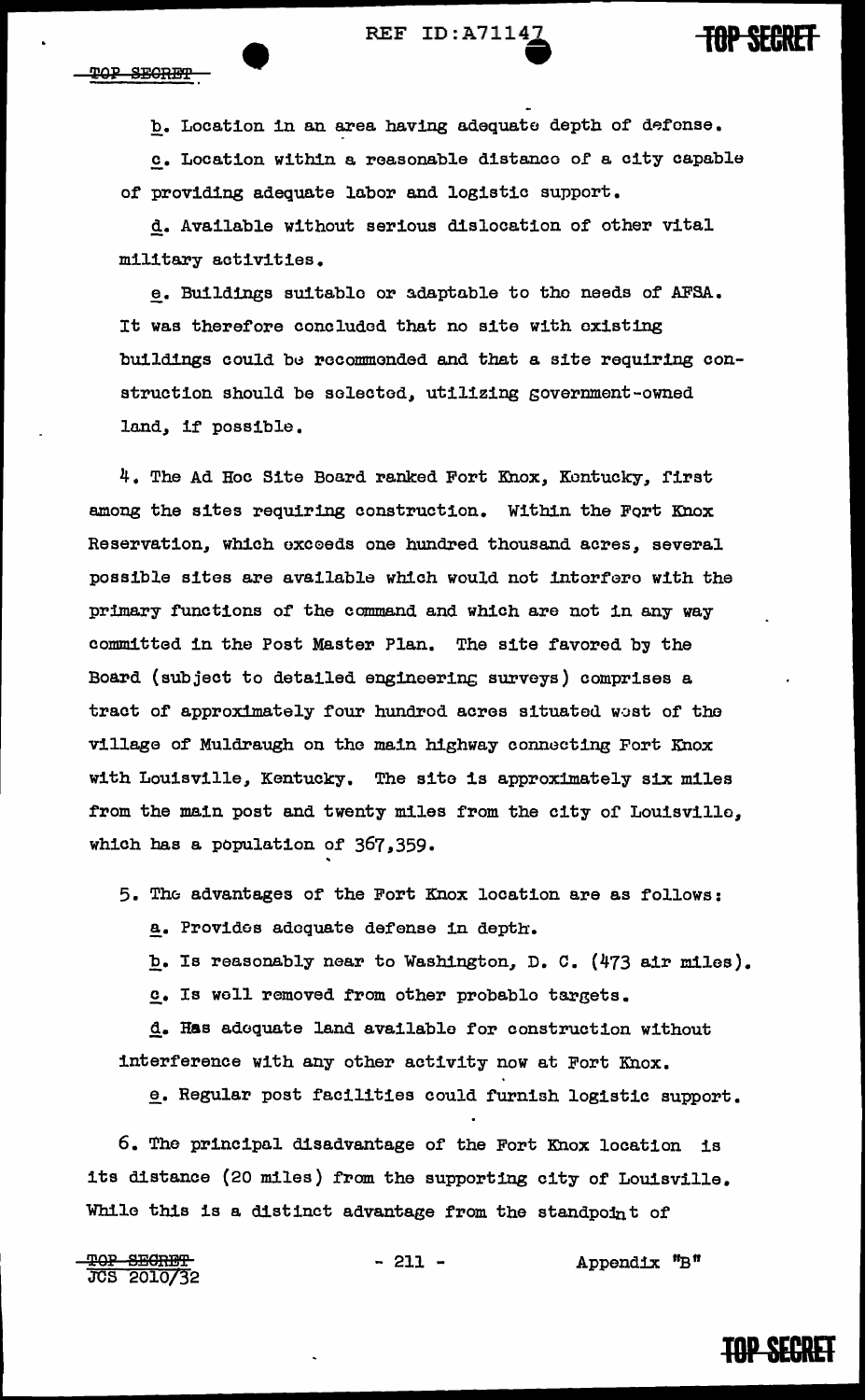

#### TOP SECRET

vulnerability, it may make the problem of obtaining proper civilian personnel somewhat difficult. It is primarily within the lower grades that reliance must be placed on local resources to meet manpower needs. The experience of industry has indicated that in similar situations, needs equal to those of AFSA are met by total manpower pools smaller than thosa of the Louisville area. The present needs for high-level personnel for AFSA alroady require widespread recruiting efforts, and the  $\cdot$  Fort Knox location will not materially affect this situation. Expansion of the presont program of construction of government financed civilian housing at Fort Knox would be of material assistance and should be undertaken.

7. Brooks Air Force Base situated three miles southwest or the City of San Antonio, Texas (population 406,811) placed second among the sites requiring construction of operational buildings. Adequate land could be made available at this 1332 acre reservation for construction of necessary operational buildings. Presont temporary structures could provide initially for troop housing and support.

8. The advantages of the Brooks Air Force Base location are as follows:

a. Provides adequate defense in depth, except from the south.

b. Is reasonably well removed from other probable targets.

c. Within convenient distance of a large city.

d. Logistic support could be provided by regular installa tions in area.

9. The disadvantages of this location are as follows:

a. Excessive distance from Washington, D. C. (1388 air miles) b. Presence of AFSA might interfere with operations *aR*  an air base.

TOP SECRET<br>JCS 2010/32

 $-212$  - Appendix "B"

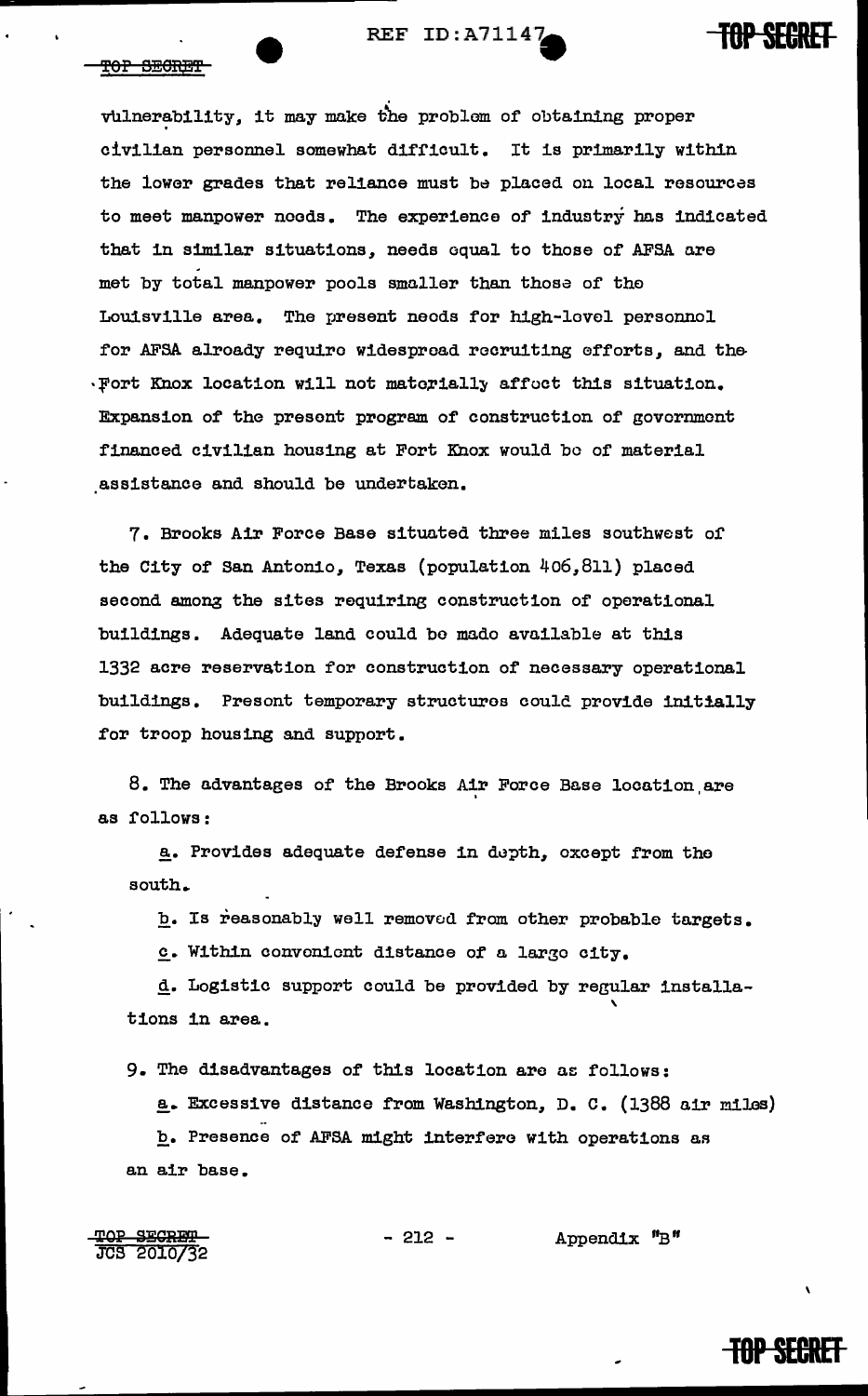

10. Lockbourne Air Force Base which occupies a 1610 acre tract approximately seven miles south of the city of Columbus, Ohio (population 374,770), placed third. Adequate space for building operational buildings would involve encroachment on runway or approach areas. Present temporary buildings would be used initally for troop housing and support but would require extensive rehabilitation or replacement in the noar future.

11. The advantages of Lockbourne Air Force Base are as follows:

a. Is reasonably near to Washington, D. C. (320 air miles).

b. Provides reasonable depth of defense.

£• Within convenient distance of supporting city.

12. The disadvantages are as follows:

a. Utilization by AFSA would preclude operation as an a.ir base.

b. Special provision would be required for logistic support.

13. Civilian housing is in short supply in all throe of the above localities. For the duration of the present emergency, it would be futile to depend upon local effort to improve this situation adequately to provide for the needs of AFSA personnel. A nearby government financed housing project will be a necessary element of the over-all program whichever site is selected.

14. Upon the basis of' the information assembled by the Ad Hoc Site Board during the course of its survey, the Armed Forces Security Agency Council agreed that:

a. It being impossible to find a government-owned installation with existing buildings which was not open to such serious objections as to make it unaccoptable as a location for an AFSA cryptologic establishment, a site for the construction or the necessary buildings should be selected.

<del>TOP SECRET<br>JCS 2010/3</del>2

 $-213$  - Appendix "B"

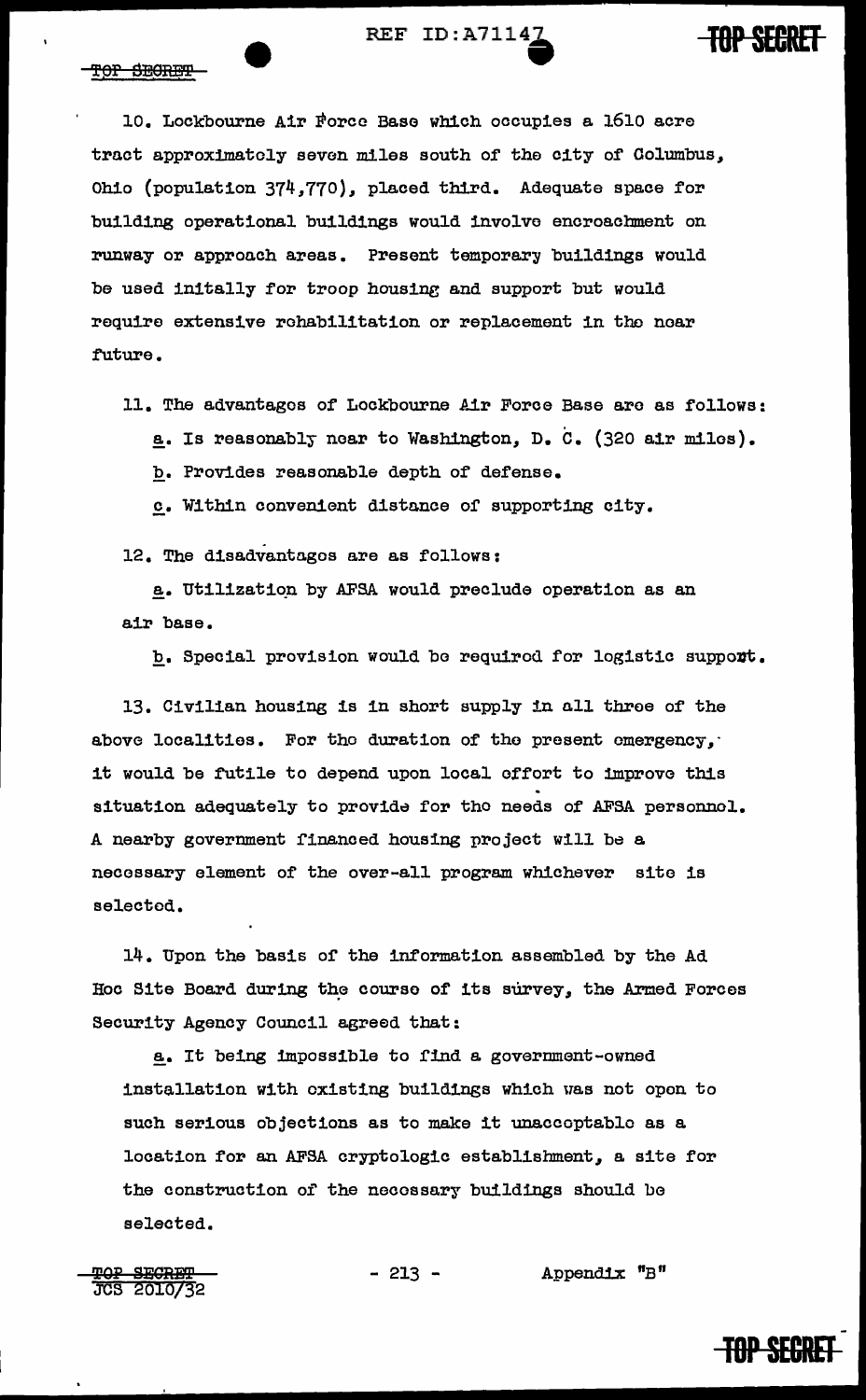b. Fort Knox, Kentucky, meets the essential criteria more fully than any other site considered, and should be selected for the construction of the AFSA cryptologic establishment.

15. It is estimated that construction of operational facilities at any one of these locations will cost twenty million dollars. Some expansion or conversion of troop . housing may also be required regardless of which site is chosen.

16. The construction or the necessary facilities falls within the definition of a Joint Project as defined in Appendix to Enclosure "A" to J.C.S. 1800/109. In view of the present occupancy of Fort Knox by the Department of the Army and the logistic support required by AFSA in moving to the new sito, the Army is the logical Service to undertake managenent responsibility for the porject at that location. Should either of the other sites be selected, responsibility should be assigned to the Air Force. The Director, AFSA will furnish detailed information concerning AFSA's requirements in order to facilitate efficient planning of the installation, and to meet troops and housing requirements.

17. At the time of the formation of AFSA in 1949, the present concentration of cryptologic activities in the Washington area was accepted by the Joint Chiefs of Staff (J.c.s. 2010/11) as a calculated risk which should bo "reduced as soon as practicable by the construction or a major cryptologic station at a suitable location remote from Washington." The deterioration of the international situation has fUrther increased the risks involvod in this concontration. Steps have been taken to provide some measure of protection by the dispersal of vital records to locations outside the

<del>TOP BECRET<br>JCS 2010/3</del>2 - 214 - Appendix "B"



**TOP SECRET**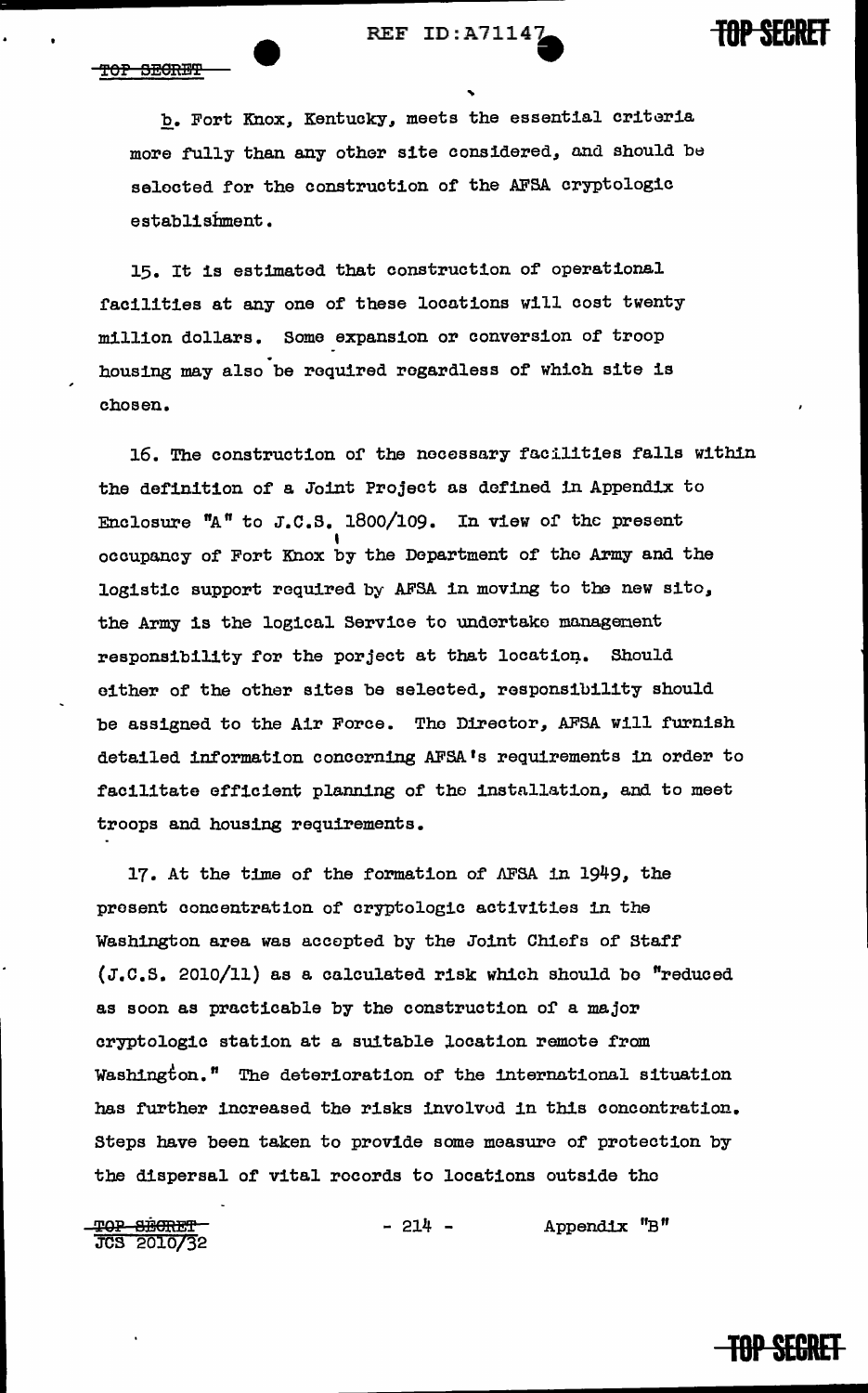REF ID: A71147



Washington area. No really effective measures for the protection of the vital Communication Intelligence and Communication Security activities of the United States are possible short of those outlined and approved in J.C.S. 2010/16. The contemplated division of AFSA activities between the Naval Security Station, Washington, and the new installation should provide a high degree of protection, but this division requires that at least a portion of the new installation be available for use. The initiation of construction at the new site is thus a matter of considerable urgency in order that the present hazardous situation may be terminated as soon as practicable.

TOP SECRET JCS 2010/32  $-215 -$ 

Appendix "B"



**TOP SECRET**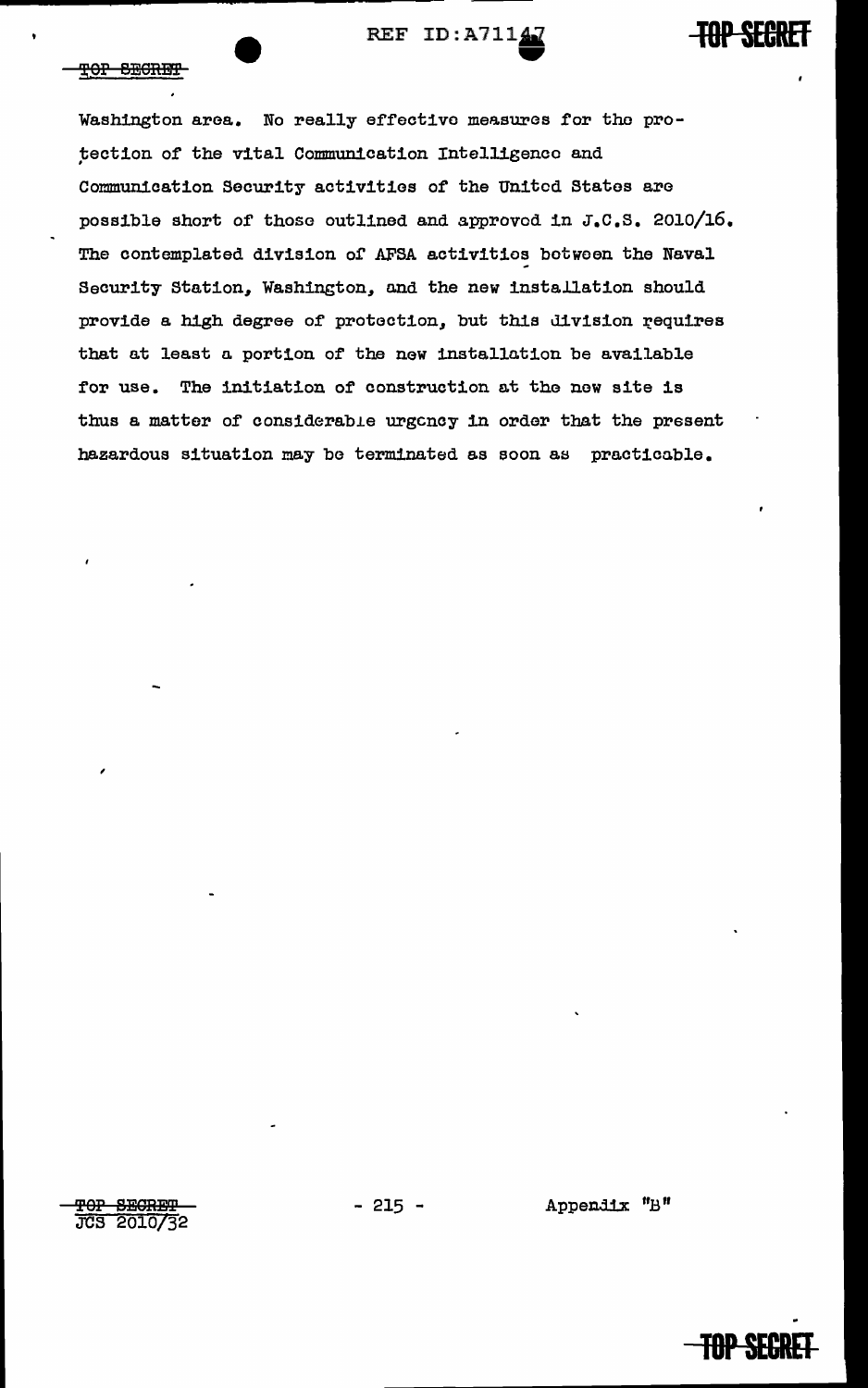REF ID:A71147



#### **TOP SECRET**

• • •

,

#### ANNEX TO APPENDIX "B"

#### LIST OP SITES INSPECTED BY THE AD HOC SITE BOARD

### Sites with Buildings

u.s. Air Force Plant No. 36 Lackland Air Force Base Kelly Air Force Base u.s. Air Force Plant No. 3 Wright-Patterson Air Force Base u.s. Air Force Plant No. 6 Lowery Air Force Base Chance Vought Plant Westinghouse Plant Naval Air Station Naval Air Station Naval Air Station Naval Air Station Kansas City Records Center St. Louis Administration Center Lake City Arsenal Charlotte Quartermaster Depot Indiana Arsenal Medical Depot Lustron Plant Denver Federal Center 8900 s. Broadway

Cincinnati, Ohio San Antonio, Texas San Antonio, Texas Tulsa, Oklahoma Dayton, Ohio Marietta, Georgia Denver, Colorado Dallas, Texas Kansas City, Missouri Olathe, Kansas Denver, Colorado Atlanta, Georgia St Louis, Missouri Kansas City, Missouri St Louis, Missouri Independence, Missouri Charlotte, N. c. Louisville, Kentucky Denver, Colorado Columbus, Ohio Denver, Colorado St Louis, Missouri

#### Sites without Buildings

Brooks Air Force Base Lockbourne Air Force Base Naval Air Station Fort Knox

San Antonio, Texas Columbus, Ohio Dallas, Texas Louisville, Kentucky

**TOP SECRET** 

- 216 -

JCS 2010/32 Annex to Appendix "B"